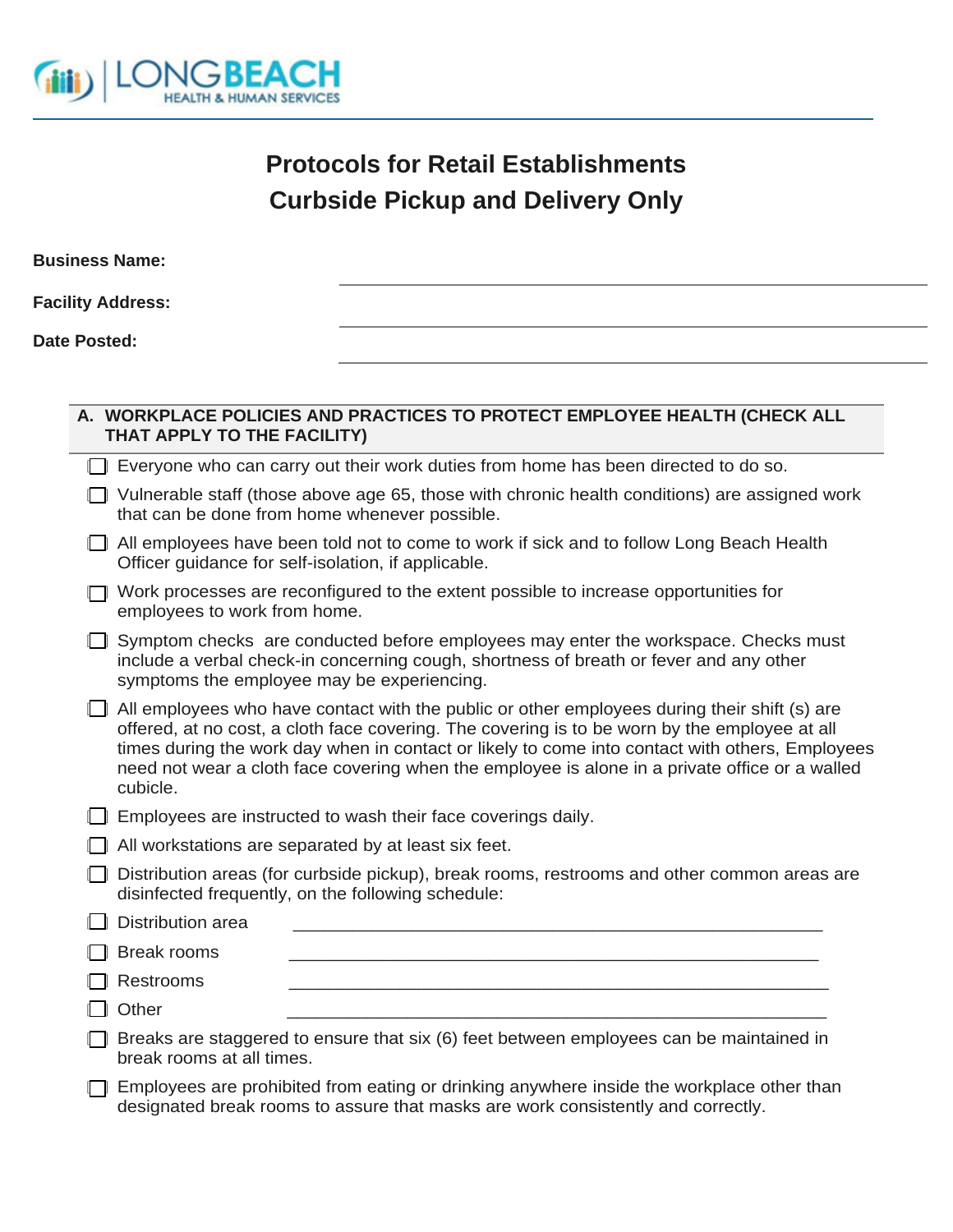| ı |  |
|---|--|
|---|--|

| Disinfectant and related supplies are available to employees at the following location(s):                                                                                                                                                                                                                                                                                                                                                                         |
|--------------------------------------------------------------------------------------------------------------------------------------------------------------------------------------------------------------------------------------------------------------------------------------------------------------------------------------------------------------------------------------------------------------------------------------------------------------------|
| Hand sanitizer effective against COVID-19 is available to all employees at the following<br>$location(s)$ :                                                                                                                                                                                                                                                                                                                                                        |
| Employees are required and permitted adequate time to wash or sanitize their hands every 30<br>minutes or as needed if gloves are provided. Locker room facilities are cleared of all<br>belongings.                                                                                                                                                                                                                                                               |
| A copy of this protocol has been distributed to each employee.                                                                                                                                                                                                                                                                                                                                                                                                     |
| Each worker is assigned their own tools, equipment and defined work space. Sharing held<br>items is minimized or eliminated.                                                                                                                                                                                                                                                                                                                                       |
| All policies described in this checklist other than those related to terms of employment are<br>applied to staff of delivery and any other companies who may be on the premises as third<br>parties.                                                                                                                                                                                                                                                               |
| Optional-Describe other measures:                                                                                                                                                                                                                                                                                                                                                                                                                                  |
| <b>B. MEASURES TO ENSURE PHYSICAL DISTANCING</b>                                                                                                                                                                                                                                                                                                                                                                                                                   |
| A staff person, wearing a cloth face cover is posted near the door but at least 6 feet from the<br>nearest customers to direct customers to line up six feet apart and in the correct line.                                                                                                                                                                                                                                                                        |
| Staff people, wearing face coverings and gloves, are positioned 6 feet from each other and<br>from customers to deliver orders to customers. Bins should be used to pass appropriately<br>packaged ordered merchandise to customers to avoid personal contact between employees<br>and customers.                                                                                                                                                                  |
| If the site entry space permits, customers are directed to one of two lines at the door: one for<br>pickup of preordered items, and one for on-site orders.                                                                                                                                                                                                                                                                                                        |
| Tape or other markings identify both a starting place for customers arriving for pick-up and 6<br>foot intervals for subsequent customers who are joining the line.                                                                                                                                                                                                                                                                                                |
| If the establishment has capacity and chooses to offer on-site ordering, customers should be<br>offered a menu (posted or a single-use handout), to allow for ease of ordering, and items<br>orders should be gathered, packaged and picked up by the customer within 15 minutes of the<br>on-site order. Customers waiting for items may not congregate at the business. They should<br>either remain in their car or return in 15 minutes to obtain their order. |
| Customers may not enter the store for any reason. Employee restrooms are not available for<br>customer use.                                                                                                                                                                                                                                                                                                                                                        |
| Employees have been instructed to maintain at least a six (6) feet distance from customers and<br>from each other in the pickup and payment area. Employees may momentarily come closer<br>when necessary to accept payment, deliver goods or services, or as otherwise necessary.                                                                                                                                                                                 |
| Employee workstations are separated by at least 6 feet and common areas are configured to<br>limit employee gatherings to ensure physical distancing of at least 6 feet.                                                                                                                                                                                                                                                                                           |
|                                                                                                                                                                                                                                                                                                                                                                                                                                                                    |
|                                                                                                                                                                                                                                                                                                                                                                                                                                                                    |
|                                                                                                                                                                                                                                                                                                                                                                                                                                                                    |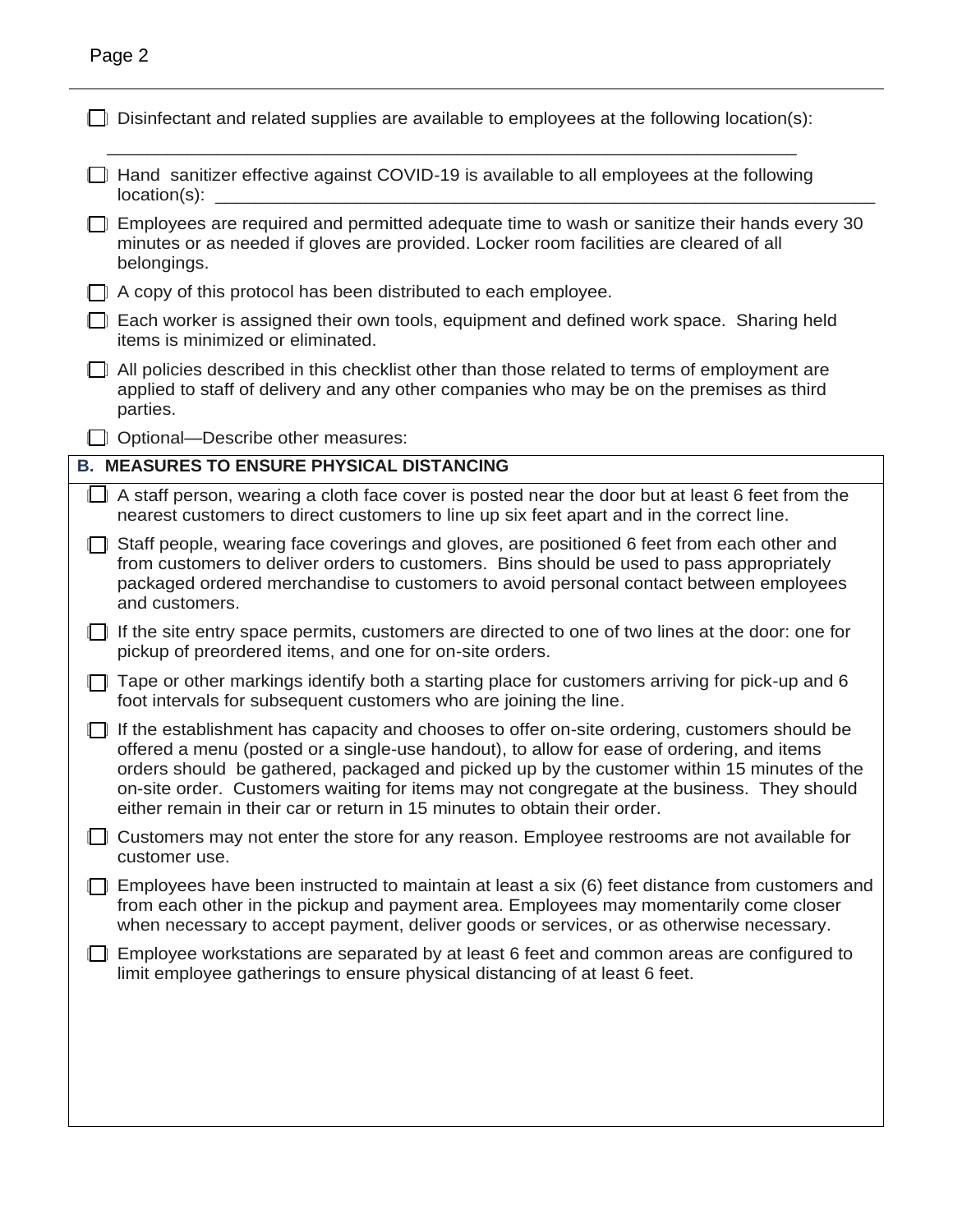|              | <b>C. MEASURES TO ENSURE INFECTION CONTROL</b>                                                                                                                                                                                                                                                                |
|--------------|---------------------------------------------------------------------------------------------------------------------------------------------------------------------------------------------------------------------------------------------------------------------------------------------------------------|
| $\mathbf{L}$ | The HVAC system is in good, working order; to the maximum extent possible, ventilation has been<br>increased.                                                                                                                                                                                                 |
| 1 I          | Contactless payment systems are in place or, if not feasible, payment systems are<br>sanitized regularly. Describe:                                                                                                                                                                                           |
| $\Box$       | Common areas and frequently touched objects in the customer pickup and payment (e.g.,<br>tables, doorknobs or handles, credit card readers) are disinfected on an hourly basis<br>during business hours using EPA approved disinfectants.                                                                     |
| ╙            | Workspaces and the entire facility are cleaned at least daily, with restrooms and frequently<br>touched areas/objects cleaned more frequently.                                                                                                                                                                |
| $\Box$       | Customers are instructed that they must wear cloth face coverings to be served. This<br>applies to all adults and to children over the age of 2. Only individuals with chronic<br>respiratory conditions or other medical conditions that make use of a mask hazardous are<br>exempted from this requirement. |
| ப            | Customers arriving at the site with children must ensure that their children stay next to a<br>parent, avoid touching any other person or any item that does not belong to them, and are<br>masked if age permits.                                                                                            |
| $\mathbb{L}$ | Purchases are given to customers in sealed packages or bags with receipt attached.                                                                                                                                                                                                                            |
| $\Box$       | Hand sanitizer, tissues and trash cans are available to the public at or near the entrance of<br>the facility.                                                                                                                                                                                                |
| $\Box$       | All payment portals, pens, and styluses are disinfected after each use by a different person.                                                                                                                                                                                                                 |
| $\Box$       | Optional-Describe other measures (e.g. providing senior-only hours, incentivizing non-peak<br>sales):                                                                                                                                                                                                         |
|              | D. MEASURES THAT COMMUNICATE TO THE PUBLIC                                                                                                                                                                                                                                                                    |
|              | A copy of this protocol is posted at all public entrances to the facility.                                                                                                                                                                                                                                    |
| $\Box$       | Signage at the entry and/or where customers line up notifies customers of options for and<br>advantages preordering and prepayment.                                                                                                                                                                           |
|              | The menu of items available to purchase is readily available to customers planning to<br>purchase on-site as they arrive.                                                                                                                                                                                     |
|              | Online outlets of the establishment (website, social media, etc.) provide clear information<br>about store hours, required use of face coverings, policies in regard to preordering,<br>prepayment, pickup and/or delivery and other relevant issues.                                                         |
|              | E. MEASURES THAT ENSURE EQUITABLE ACCESS TO CRITICAL SERVICES                                                                                                                                                                                                                                                 |
|              | Services that are critical to the customers/clients have been prioritized.                                                                                                                                                                                                                                    |
|              | Transactions or services that can be offered remotely have been moved on-line.                                                                                                                                                                                                                                |
|              | Measures are instituted to assure access to goods and services for customers who have<br>mobility limitations and/or are at high risk in public spaces.                                                                                                                                                       |
|              | F. MEASURES FOR CURBSIDE PICKUP                                                                                                                                                                                                                                                                               |
|              | Refrain from impeding the right-of-way and/or ADA accessibility on sidewalks and<br>surrounding areas during pickups.                                                                                                                                                                                         |